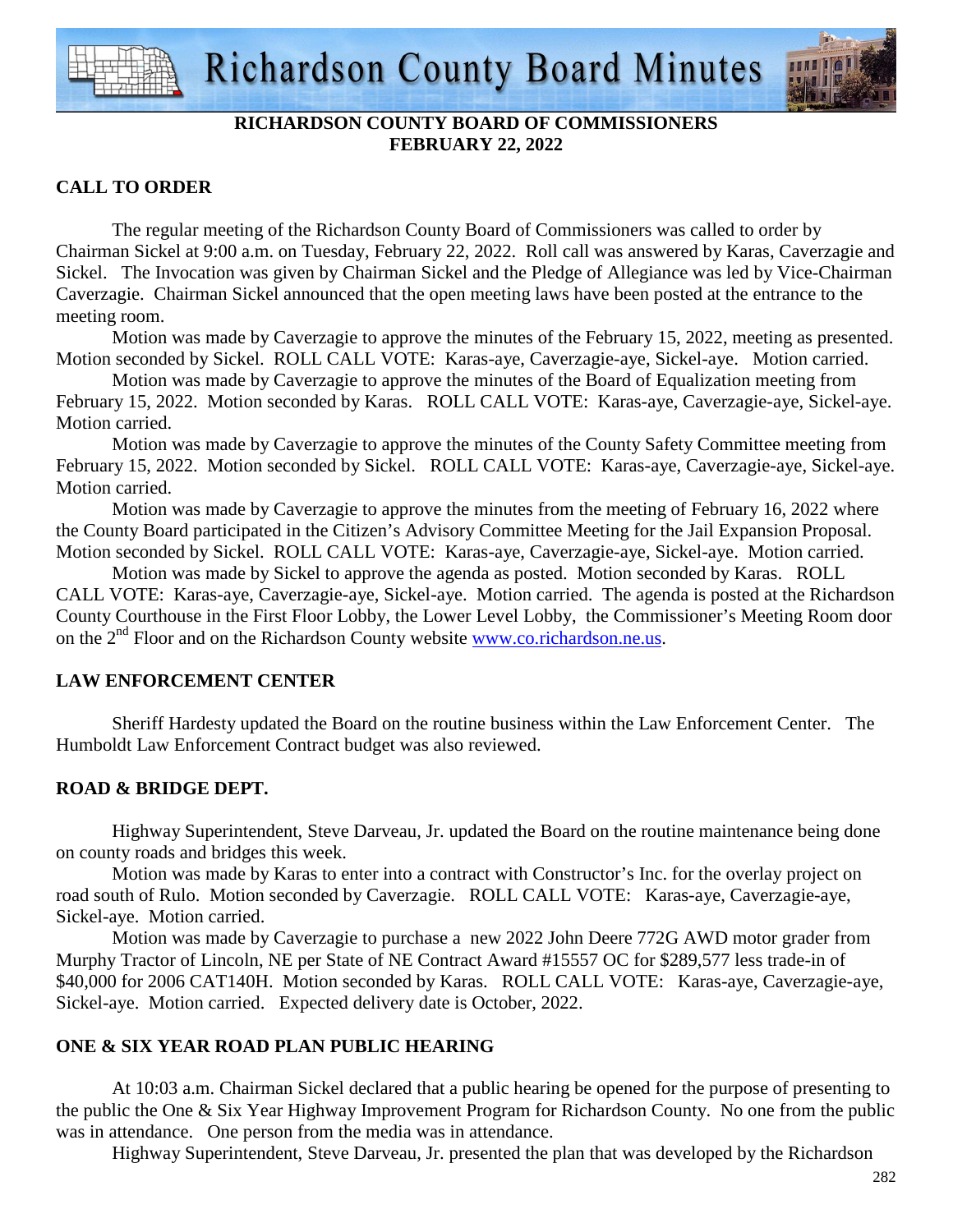

# County Road Department and was available for questions.

Chairman Sickel declared the public hearing closed at 10:28 a.m.

 Motion was made by Sickel to approve the One & Six Year Road Plan for Richardson County as presented by Highway Superintendent, Steve Darveau, Jr. and to adopt resolution 2021-2022-30. Motion seconded by Karas. ROLL CALL VOTE: Karas-aye, Caverzagie-aye, Sickel-aye. Motion carried. (Resolution Book 26, Page 59) February 22, 2022

## **CORRESPONDENCE/OTHER**

## **Cancel Check**

 Motion was made by Sickel to adopt Resolution 2020-2021-29 to cancel a check issued in error. Motion seconded by Caverzagie. ROLL CALL VOTE: Karas-aye, Caverzagie-aye, Sickel-aye. Motion carried. (Resolution Book 26, Page 58)

#### **Subdivision**

Motion was made by Sickel to approve a subdivision for TW Cattle Co. and Jerry L. Kennedy etal located in S20, T3, R17 and adopt Resolution 2021-2022-31. Motion seconded by Caverzagie. ROLL CALL VOTE: Karas-aye, Caverzagie-aye, Sickel-aye. Motion carried. (Resolution Book 26, Page 60)

#### **Courthouse Roof**

Motion was made by Caverzagie to approve a proposal from Prochaska & Associates to prepare specifications, bidding and construction phases of the Courthouse Roof Replacement project. Motion seconded by Karas. ROLL CALL VOTE: Karas-aye, Caverzagie-aye, Sickel-aye. Motion carried.

#### **CLAIMS**

Motion was made by Caverzagie to allow the payment of all claims that were submitted today. Motion seconded by Sickel. ROLL CALL VOTE: Karas-aye, Caverzagie-aye, Sickel-aye. Motion carried.

> *(The claims listed below are available for public inspection at the office of the County Clerk during regular business hours.)*

#### **GENERAL FUND**

| Amazon, supp                  | 76.98    |
|-------------------------------|----------|
| Anderson Auto, auto           | 35119.00 |
| AT&T Mobility, supp           | 16008.55 |
| Dollar General, supp.         | 120.00   |
| Eakes Office Solutions, supp. | 280.27   |
| Fairfield Inn, lodg           | 239.90   |
| Farm & City, supp             | 340.99   |
| Farm & Home Publishers, supp  | 480.00   |
| First Concord, fees           | 241.00   |
|                               |          |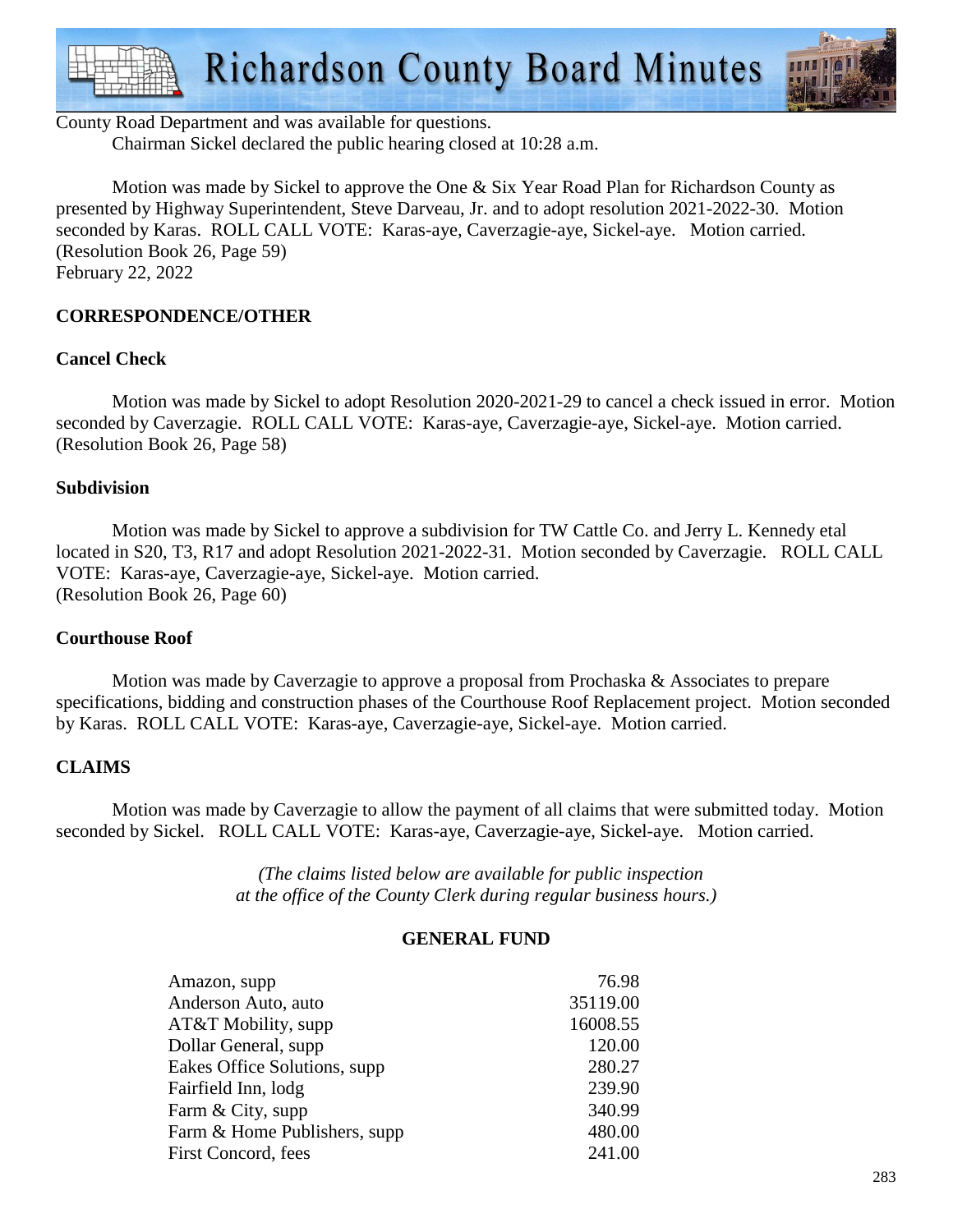# **Richardson County Board Minutes**



| Godemann, Bethany, reimb                  | 30.00    |
|-------------------------------------------|----------|
| Handley Law Office, serv                  | 1168.00  |
| CR21-164 W. Daniels, CR21-515 KC Hartley  |          |
| Karas, Rick, reimb                        | 332.28   |
| Latimer Reporting, serv                   | 31.35    |
| Lemerond, Deb, serv                       | 50.00    |
| Lincoln National Life Ins., life ins.     | 1104.60  |
| Medica, ins                               | 44967.41 |
| Mercure, Steven, serv                     | 5833.33  |
| MIPS, supp                                | 1893.52  |
| NE Assn. of County Treasurers, dues       | 50.00    |
| NE Law Enforcement Center, serv           | 500.00   |
| OPPD, serv                                | 79.03    |
| Pest Control Services of SE NE, serv      | 45.00    |
| Physicians Laboratory, serv               | 4955.00  |
| Richardson County EMA Petty Cash, reimb   | 116.94   |
| Richardson County Vendor, FICA/retire/etc | 19687.31 |
| Shafer, Ann, serv                         | 63.00    |
|                                           |          |

February 22, 2022 CLAIMS (Cont.)

## GENERAL FUND (Cont.)

| Verizon, serv             | 520.67       |
|---------------------------|--------------|
| Wolfe's Printing, supp    | 44.90        |
| Woods & Aitken, serv      | 213.50       |
| Payroll Expense           | 91894.74     |
| <b>TOTAL GENERAL FUND</b> | \$226,487.27 |

#### **ROAD & BRIDGE FUND**

| Capital One Trade Credit, supp      | 82.45       |
|-------------------------------------|-------------|
| Diversified Drug Testing, serv      | 266.50      |
| Falls City Journal, adv             | 66.00       |
| Farmer's Repair, supp               | 31.99       |
| Martin Marietta, rock               | 5923.23     |
| NPPD, serv                          | 125.70      |
| OPPD, serv                          | 40.99       |
| Operation & Expense Acct., reimb    | 15.75       |
| Primrose Oil Company, supp          | 2229.27     |
| Sapp Bros., fuel                    | 7530.79     |
| Unifirst, supp                      | 26.89       |
| Payroll Expense                     | 33736.26    |
| <b>TOTAL ROAD &amp; BRIDGE FUND</b> | \$50,075.82 |

# **DRUG COURT FUND**

Morrissey, Morrissey & Dalluge, serv/reimb 1358.86